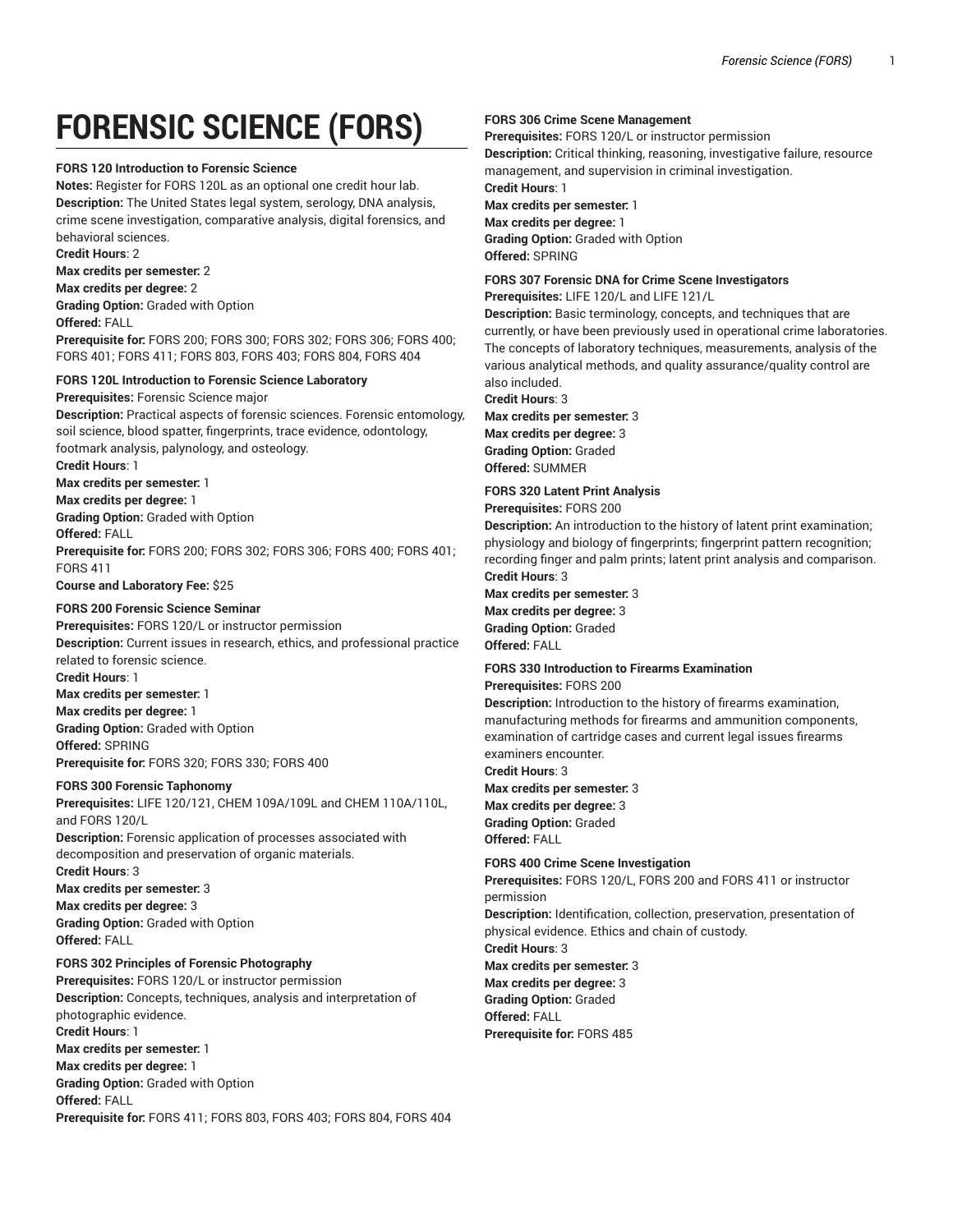#### **FORS 400L Crime Scene Investigation Laboratory**

**Prerequisites:** Parallel FORS 400 **Notes:** A lab for credit to go with FORS 400. **Credit Hours**: 1 **Max credits per semester:** 1

**Max credits per degree:** 1 **Grading Option:** Graded with Option **Offered:** FALL **Prerequisite for:** FORS 485 **Course and Laboratory Fee:** \$50

#### **FORS 401 Forensic Biology**

**Prerequisites:** LIFE 120/L and LIFE 121/L, BIOS 205, BIOS 206, and FORS 120/L or instructor permission **Description:** Ethics, quality assurance, quality control, analysis, and interpretation of biological evidence for the legal system.

**Credit Hours**: 3 **Max credits per semester:** 3 **Max credits per degree:** 3 **Grading Option:** Graded **Offered:** SPRING

**Prerequisite for:** FORS 410; FORS 485

#### **FORS 401L Forensic Biology Laboratory**

**Prerequisites:** Parallel FORS 401 **Notes:** A lab for credit to go with FORS 401. **Credit Hours**: 1 **Max credits per semester:** 1 **Max credits per degree:** 1 **Grading Option:** Graded **Offered:** SPRING **Prerequisite for:** FORS 410; FORS 485 **Course and Laboratory Fee:** \$50

#### **FORS 403 Advanced Forensic Photography**

**Crosslisted with:** FORS 803 **Prerequisites:** FORS 120/L or FORS 302. **Description:** Advanced concepts, techniques, analysis, and interpretation of photographic evidence. **Credit Hours**: 1 **Max credits per semester:** 1 **Max credits per degree:** 1 **Grading Option:** Graded with Option **Offered:** SPRING **Prerequisite for:** FORS 411; FORS 804, FORS 404 **FORS 404 Bloodstains as Evidence**

**Crosslisted with:** FORS 804 **Prerequisites:** FORS 120/L, FORS 302 or FORS 403/803. **Description:** Documentation and interpretation of geometric bloodstains, calculating probable origins, and collecting blood as a source of DNA evidence. **Credit Hours**: 1 **Max credits per semester:** 1

**Max credits per degree:** 1 **Grading Option:** Graded with Option **Offered:** FALL

# **FORS 410 Advanced Forensic DNA Methods**

**Prerequisites:** FORS 401/401L

**Description:** Provides a comprehensive description of forensic DNA analysis and includes a complete discussion of the process of forensic DNA analysis, from evidence collection to statistical analysis of DNA profiles, including the subjects of DNA extraction, quantitation, PCR amplification, allele detection, PCR artifact identification, and DNA profile interpretation. Particular attention will be given to the areas of mixed profile interpretation and statistical methods

**Credit Hours**: 3

**Max credits per semester:** 3 **Max credits per degree:** 3 **Grading Option:** Graded **Offered:** FALL

#### **FORS 411 Overview of Forensic Comparative Analysis**

**Prerequisites:** FORS 120/L; LIFE 120/L; FORS 302 or FORS 403; CHEM 109A/L; and STAT 218.

**Description:** Covers the main forensic science comparisons that are seen in most crime scene investigation units and forensic science labs. Provides a broad overview of the concepts and analytical techniques of forensic comparative science. Covers basic microscopic applications, photography, computer applications, courtroom testimony, ethics, cognitive bias, and the concepts of error and sufficiency in forensic science.

**Credit Hours**: 3

**Max credits per semester:** 3 **Max credits per degree:** 3 **Grading Option:** Graded with Option **Offered:** SPRING **Prerequisite for:** FORS 400

**FORS 414 Forensic Entomology Crosslisted with:** ENTO 414, ENTO 814, FORS 814 **Prerequisites:** ENTO 115 or equivalent introductory course. **Description:** Application of entomology to legal issues. Criminal investigations, insects of forensic importance, insect succession on carrion, and case studies.

**Credit Hours**: 3 **Max credits per semester:** 3 **Max credits per degree:** 3 **Grading Option:** Graded with Option

**FORS 415 Forensic Toxicology Crosslisted with:** FORS 815 **Prerequisites:** CHEM 252/254; BIOC 401 (concurrent). **Description:** Provides a comprehensive understanding of the principles of toxicology, pharmacokinetics, metabolism, analytical methods and instrumentation relative to forensic science. **Credit Hours**: 3

**Max credits per semester:** 3 **Max credits per degree:** 3 **Grading Option:** Graded with Option **Offered:** FALL